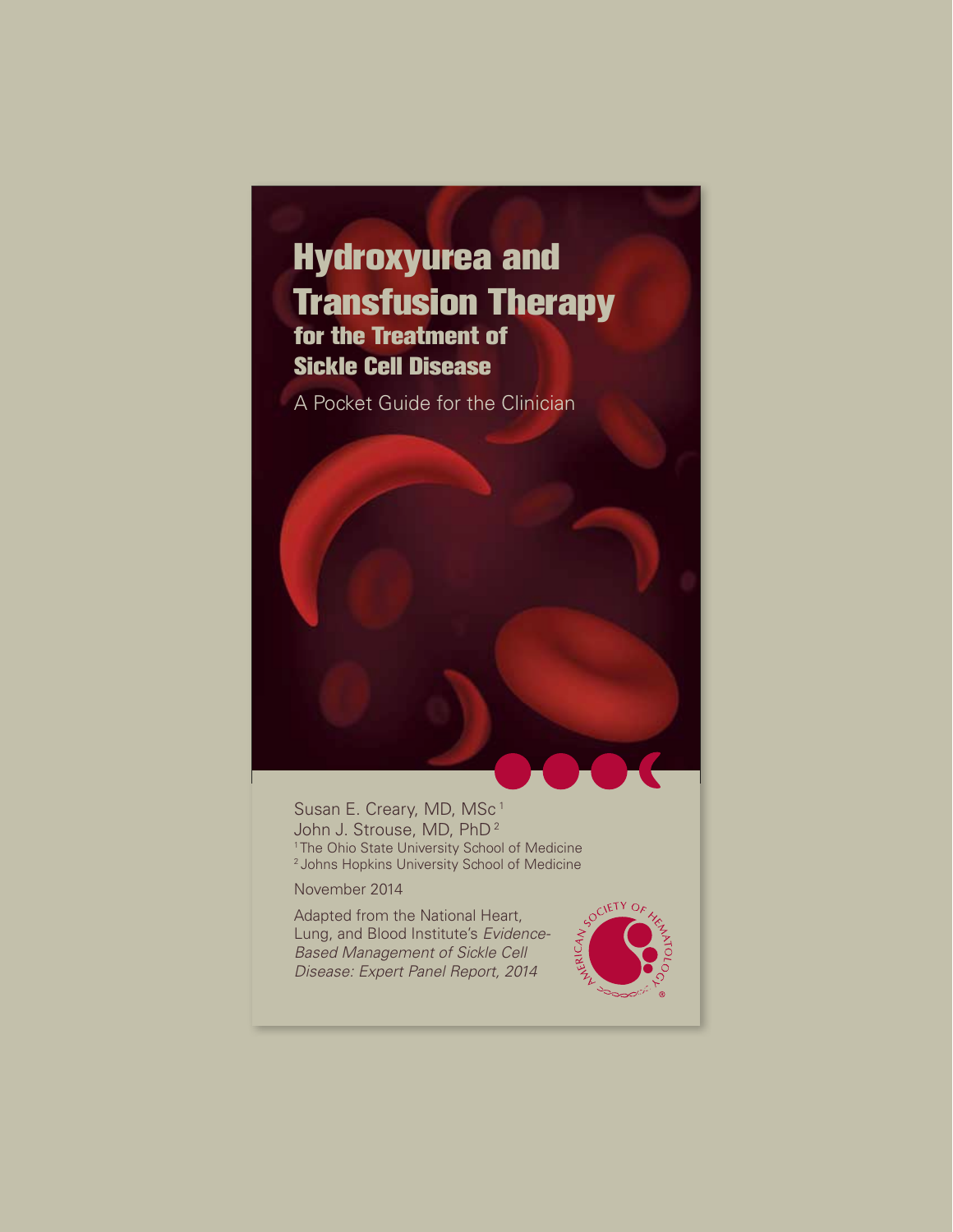

Sickle cell anemia (SCA) refers to the clinically similar disorders HbSS or HbSB<sup>0</sup>-thalassemia. Sickle cell disease (SCD) refers to all disease genotypes, including SCA and compound heterozygous disorders, such as HbSC, HbSβ+-thalassemia, and other less common variants. The carrier state for hemoglobin S (HbAS or sickle cell trait) is not a form of SCD.

# **Hydroxyurea**

Hydroxyurea was approved by the FDA in 1998 for the treatment of clinically severe SCA in adults. Its primary mechanism of action is induction of fetal hemoglobin. Treatment benefits include reduced frequency of acute sickle cell pain and acute chest syndrome, reduced need for blood transfusions and hospitalizations, and possibly improved survival.

All patients with SCA and their family members should be educated about hydroxyurea therapy *(Consensus–Expert Panel)*.

## **Clinical Scenarios for Which Hydroxyurea Is Recommended for Adults With SCA**

| <b>Clinical Presentation</b>                                                                      | Strength of<br>Recommendation | <b>Quality of</b><br>Supporting<br>Evidence |
|---------------------------------------------------------------------------------------------------|-------------------------------|---------------------------------------------|
| Three or more sickle cell-associated moder-<br>ate to severe pain crises* in a 12-month<br>period | Strong                        | High                                        |
| Sickle cell-associated pain that interferes<br>with daily activities and quality of life          | Strong                        | Moderate                                    |
| History of severe and/or recurrent acute chest<br>syndrome                                        | Strong                        | Moderate                                    |
| Severe symptomatic chronic anemia that<br>interferes with daily activities or quality of life     | Strong                        | Moderate                                    |

\* In the clinical trial that led to FDA approval of hydroxyurea for SCA, a pain crisis was defined as a visit to a medical facility of >4 hours requiring treatment with a parenteral opiate or NSAID.

## **Clinical Scenarios to Offer\* Hydroxyurea for Children With SCA**

| Age                                 | Strength of<br>Recommendation | <b>Quality of</b><br><b>Supporting Evidence</b> |
|-------------------------------------|-------------------------------|-------------------------------------------------|
| Infants and children 9-42 months    | Strong                        | High                                            |
| Children >42 months and adolescents | Moderate                      | Moderate                                        |

\* For these patients, the recommendation from the NHLBI report is to "offer" treatment, in recognition that patient values and preferences may differ, particularly considering treatment burden (eg, laboratory monitoring, office visits), availability of drug in liquid form, and cost.

## **Other Treatment Recommendations**

In adults and children with SCD who have chronic kidney disease and are taking erythropoietin, hydroxyurea therapy can be added to the treatment regimen to improve anemia *(Weak recommendation, low-quality evidence)*.

In females who are pregnant or breastfeeding, discontinue hydroxyurea therapy *(Moderate recommendation, very low quality evidence)*.

In patients with HbSβ+-thalassemia or HbSC who have recurrent sickle cell–associated pain that interferes with daily activities or quality of life, consult a sickle cell expert for consideration of hydroxyurea therapy *(Moderate recommendation, low-quality evidence)*.

In patients not demonstrating a clinical response to appropriate doses and duration of hydroxyurea therapy, consult a sickle cell expert *(Moderate recommendation, very low quality evidence)*.

## **Consensus Treatment Protocol for Hydroxyurea**

An established prescribing and monitoring protocol is recommended to maximize benefits and safety *(Strong recommendation, high-quality evidence)*. Studies have not compared different protocols. The following is based on protocols used in published studies, basic science and pharmacokinetics of the drug, and consensus of the expert panel that developed the NHLBI report:

## **Pre-Treatment Laboratory Tests**

- • CBC with WBC differential, reticulocyte count, platelet count, and RBC mean corpuscular volume (MCV)
- Quantitative measurement of HbF if available (eg, hemoglobin electrophoresis, high-performance liquid chromatography)
- Comprehensive metabolic profile, including renal and liver function tests
- Pregnancy test for women

## **Pre-Treatment Considerations**

- Baseline elevation of HbF should not affect the decision to initiate hydroxyurea therapy.
- Both males and females of reproductive age should be counseled regarding the need for contraception while taking hydroxyurea.

## **Initial Dosing**

- For adults: 15 mg/kg/day (round up to the nearest 500 mg if using 500 mg capsules); 5–10 mg/kg/day if patient has chronic kidney disease (may use 200, 300, or 400 mg capsules if available)
- For infants and children: 20 mg/kg/day (compounded hydroxyurea solution 100 mg/ml)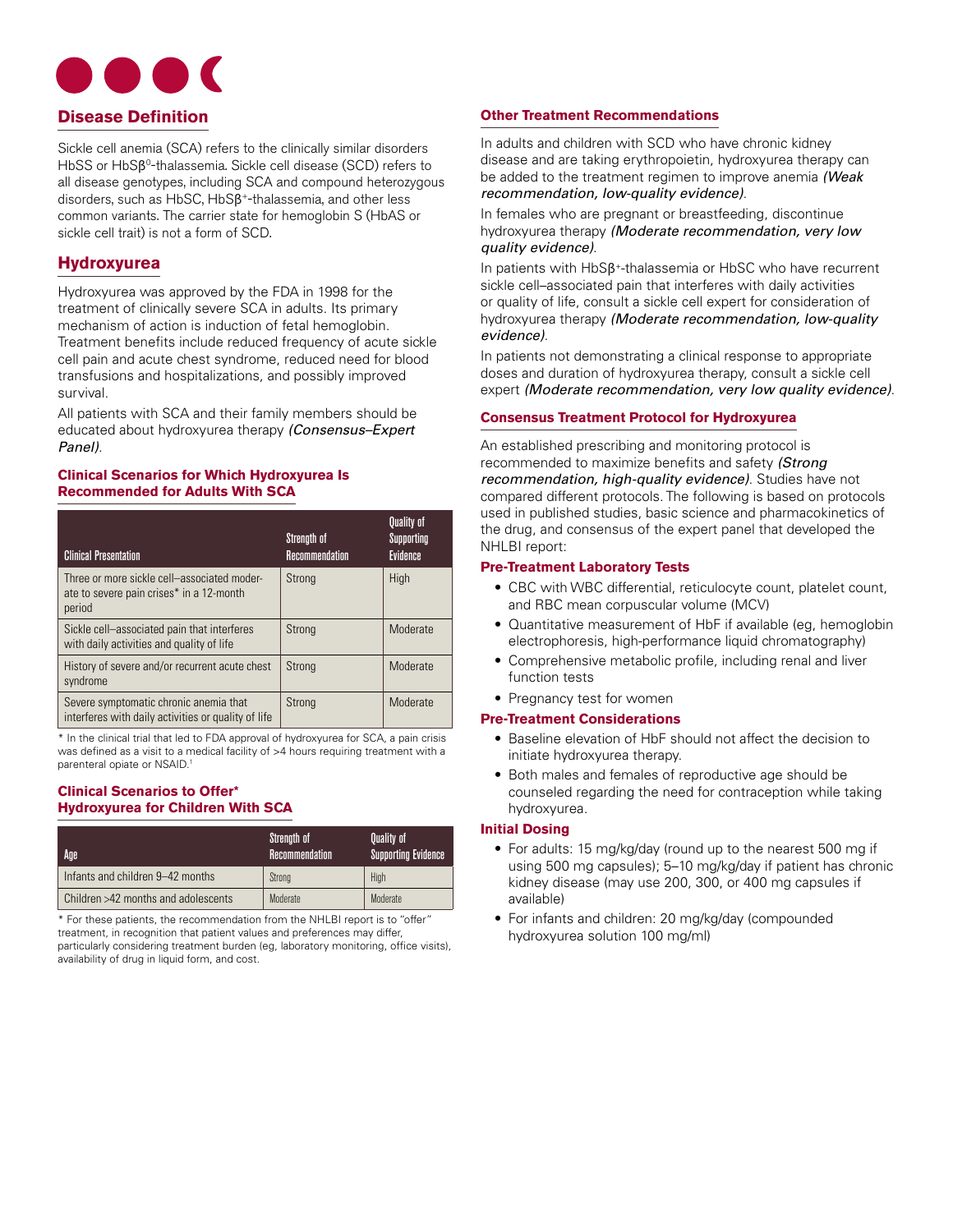

## **Monitoring and Dosage Modification**

- Monitor CBC with WBC differential and reticulocyte count at least every 4 weeks when adjusting dosage.
- • Aim for a target absolute neutrophil count ≥2,000/µL; however, younger patients with lower baseline neutrophils may safely tolerate absolute neutrophil counts down to 1,250/µL.
- • Maintain platelet count ≥80,000/µL.
- If neutropenia or thrombocytopenia occurs:
	- Hold hydroxyurea dosing.
	- Monitor CBC with WBC differential weekly.
	- When blood counts have recovered, reinstitute hydroxyurea at a dose 5 mg/kg/day lower than the dose given before onset of cytopenias.
- If dose escalation is warranted based on clinical and laboratory findings, proceed as follows:
	- Increase by 5 mg/kg/day increments every 8 weeks.
	- Give until mild myelosuppression (absolute neutrophil count  $2,000/\mu L$  to  $4,000/\mu L$ ) is achieved, up to a maximum of 35 mg/kg/day.
- Once a stable dose is established, laboratory safety monitoring should include CBC with WBC differential, reticulocyte count, and platelet count every 2–3 months.

## **Ongoing Considerations**

- Patients should be reminded that the effectiveness of hydroxyurea depends on their adherence to daily dosing. They should be counseled not to double up doses if a dose is missed.
- Monitor RBC MCV and HbF levels for evidence of consistent or progressive laboratory response. A clinical response to treatment with hydroxyurea may take 3–6 months. Therefore, a 6-month trial on the maximum tolerated dose is required prior to considering discontinuation due to treatment failure, whether due to lack of adherence or failure to respond to therapy.
- A lack of increase in MCV and/or HbF is not an indication to discontinue therapy.
- For the patient who has a clinical response, long-term hydroxyurea therapy is indicated.
- Hydroxyurea therapy should be continued during hospitalizations or illness.

## **Red Cell Transfusion**

Transfusion may be used to treat acute complications of SCD and to prevent chronic complications. Transfusion may also be used in the perioperative period in patients with SCD to prevent vasoocclusive crises, stroke, or acute chest syndrome after surgery.

## **Do Not Transfuse:**

## **Recommendations** *Against* **Transfusion**

| <b>Complication</b>                                | <b>Strength of Recommendation Against</b> | <b>Quality of</b><br>Supporting<br><b>Evidence</b> |
|----------------------------------------------------|-------------------------------------------|----------------------------------------------------|
| Acute                                              |                                           |                                                    |
| Anemia, asymptomatic                               | Consensus-Expert Panel                    |                                                    |
| Kidney injury, unless multisystem<br>organ failure | Consensus-Expert Panel                    |                                                    |
| Pain crisis, uncomplicated                         | Moderate                                  | $\log$                                             |
| Priapism                                           | Moderate                                  | Low                                                |
| Chronic                                            |                                           |                                                    |
| Splenic sequestration, recurrent                   | Weak                                      | Low                                                |

## **Transfusion for Acute and Chronic Complications**

|                                                                                                            |                                        | Strength of<br>Recommenda-           | <b>Quality of</b><br>Supporting |
|------------------------------------------------------------------------------------------------------------|----------------------------------------|--------------------------------------|---------------------------------|
| Complication                                                                                               | <b>How to Transfuse</b>                | tion                                 | <b>Evidence</b>                 |
| Acute                                                                                                      |                                        |                                      |                                 |
| Acute chest syndrome: symptomatic, se-<br>vere (ie, oxygen saturation <90% despite<br>supplemental oxygen) | Exchange                               | Strong                               | l ow                            |
| Acute chest syndrome: symptomatic, with<br>decreased Hb of 1 g/dL below baseline                           | Simple                                 | Weak                                 | low                             |
| Anemia, symptomatic                                                                                        | Simple                                 | $Consensus -$<br><b>Expert Panel</b> |                                 |
| Aplastic crisis                                                                                            | Simple                                 | Consensus-<br><b>Expert Panel</b>    |                                 |
| Hepatic sequestration                                                                                      | Exchange or simple                     | Consensus-<br><b>Expert Panel</b>    |                                 |
| Intrahepatic cholestasis                                                                                   | Exchange or simple                     | Consensus-<br><b>Expert Panel</b>    |                                 |
| Multisystem organ failure                                                                                  | Exchange or simple                     | Consensus-<br><b>Expert Panel</b>    |                                 |
| Splenic sequestration plus severe anemia                                                                   | Simple                                 | Strong                               | Imu                             |
| Stroke, acute                                                                                              | Simple or exchange                     | Moderate                             | low                             |
| Chronic                                                                                                    |                                        |                                      |                                 |
| Stroke risk, in children with transcranial<br>Doppler (TCD) reading* >200 cm/sec                           | Chronic program,<br>exchange or simple | Strong                               | High                            |
| Stroke risk, in adults and children with<br>previous clinically overt stroke                               | Chronic program,<br>exchange or simple | Moderate                             | low                             |

\* TCD reading is the time averaged mean maximal cerebral blood flow velocity.

## **Transfusion Prior to Surgical Procedures With General Anesthesia**

| <b>Population</b>                                                                                   | Recommendation                                                                                          | Strenath<br>of Recom-<br>mendation | Quality of<br>Supporting<br>Evidence |
|-----------------------------------------------------------------------------------------------------|---------------------------------------------------------------------------------------------------------|------------------------------------|--------------------------------------|
| SCA with Hb level $\leq 8.5$ g/dL                                                                   | Transfuse RBCs to bring the Hb<br>concentration to 10 g/dl.                                             | Strong                             | Moderate                             |
| SCA with Hb level already >8.5<br>g/dL without transfusion                                          |                                                                                                         |                                    |                                      |
| SCA and receiving hydroxyurea<br>therapy                                                            | Consult a sickle cell expert for<br>quidance as to the appropriate                                      | Strong                             | lmn                                  |
| SCA and requires high-risk sur-<br>gery (eg, neurosurgery, prolonged<br>anesthesia, cardiac bypass) | transfusion method.                                                                                     |                                    |                                      |
| HbSC or HbSß <sup>+</sup> -thalassemia                                                              | Consult a sickle cell expert to de-<br>termine if full or partial exchange<br>transfusion is indicated. | Moderate                           | lmn                                  |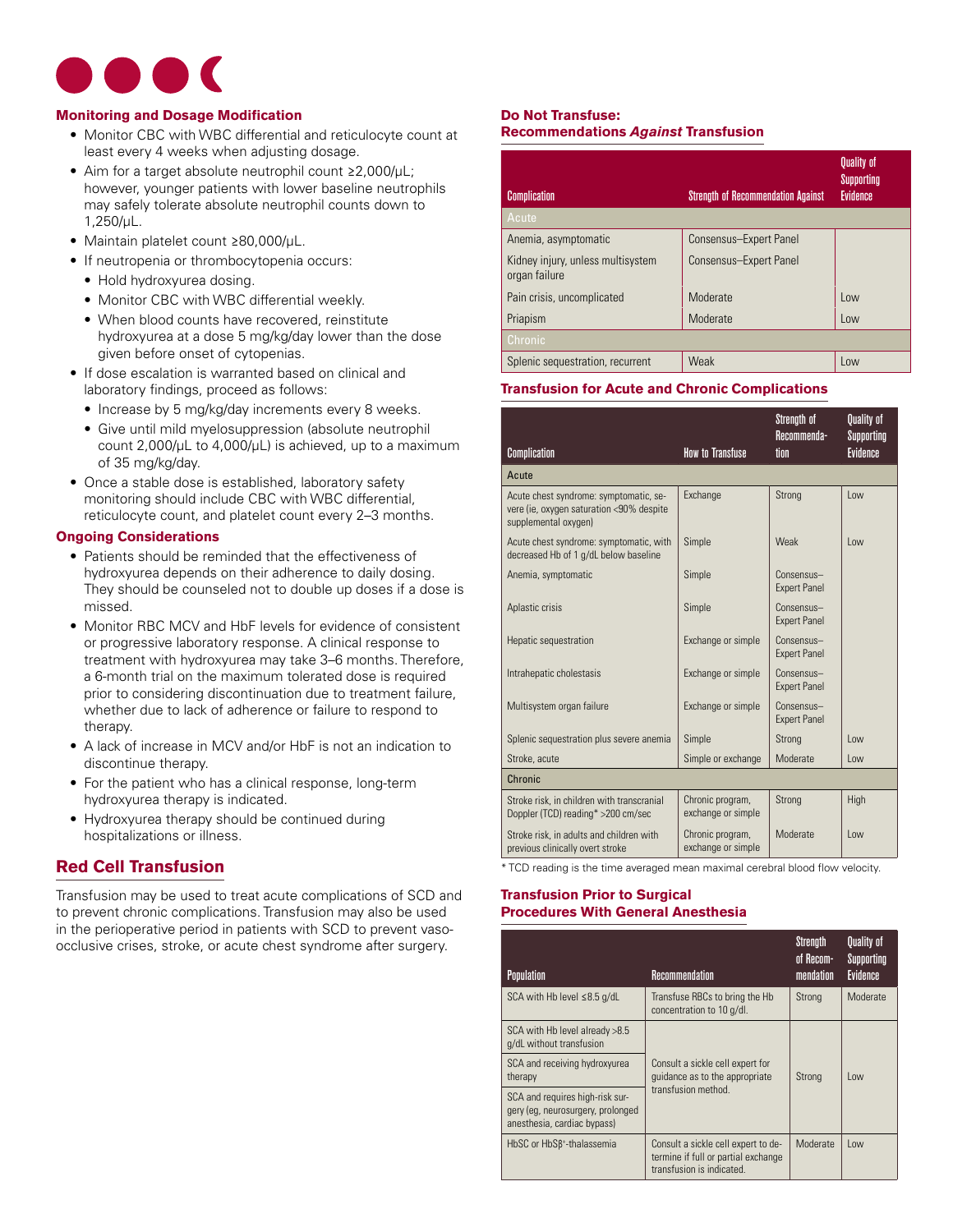

## **Minimizing Adverse Effects of Transfusion**

Transfusions can be lifesaving but carry a risk of severe adverse effects including death. Many hazards, such as risk of alloimmunization, are amplified in SCD. Many best practices to minimize adverse effects remain under investigation.

## **Common Adverse Effects**

|                                              | <b>Adverse Effect</b>                               | Signs and Symptoms                                                                                                                                                                                                   |
|----------------------------------------------|-----------------------------------------------------|----------------------------------------------------------------------------------------------------------------------------------------------------------------------------------------------------------------------|
| Alloimmunization<br>transfused erythrocytes. |                                                     | Alloimmunization presents as an immunological response by<br>the recipient against "foreign" non-self-antigens that may<br>follow an erythrocyte transfusion and result in destruction of                            |
|                                              | Autoimmunization                                    | Autoimmunization presents as the development of an im-<br>mune response to an individual's own erythrocytes, which<br>may result in the destruction of erythrocytes.                                                 |
|                                              | Acute hemolytic<br>transfusion reaction             | Rare; usually occurs because of ABO incompatibility. Occurs<br>during or within hours of transfusion. Signs and symptoms<br>include fever and chills, chest pain, dyspnea, hypotension,<br>and flank/abdominal pain. |
|                                              | Delayed hemolytic<br>transfusion reaction<br>(DHTR) | Acute anemia, pain (resembling acute vaso-occlusive crisis),<br>or jaundice within 3 weeks after a blood transfusion.                                                                                                |

## **Recommendations**

RBC units should include matching for C, E, and K antigens *(Moderate recommendation, low-quality evidence).* More extensive matching may be done when RBC alloantibodies are present.

Consult the blood bank for evaluation of a possible DHTR if acute anemia, pain, or jaundice occur within 3 weeks after a blood transfusion *(Strong recommendation, moderate-quality evidence).* 

In patients with SCA who are not chronically transfused and who are therefore at risk for hyperviscosity due to high percentages of circulating HbS-containing erythrocytes, avoid transfusing to a target Hb >10 g/dL *(Moderate recommendation, low-quality evidence).* 

In patients who receive chronic transfusion therapy, perform serial assessment of iron overload by methods such as liver biopsy or MRI techniques *(Strong recommendation, moderate-quality evidence).* 

Administer iron chelation therapy, in consultation with a hematologist, to patients with SCD and with documented transfusion-acquired iron overload *(Moderate recommendation, moderate-quality evidence).* 

## **Consensus Protocol for Monitoring Individuals on Chronic Transfusion Therapy**

An established monitoring protocol is recommended *(Moderate recommendation, low-quality evidence).* Studies have not compared different protocols. The following is based on protocols used in published studies, indirect evidence from basic science, and consensus of the expert panel that developed the NHLBI report:

## **At Initiation**

- Obtain patient treatment history to include locations of prior transfusions and adverse effects.
- Notify the blood bank that the patient being initiated on chronic transfusion therapy has SCD. Ask the blood bank to contact hospitals where the patient reports receiving previous transfusions to obtain transfusion information.
- Obtain a RBC phenotype, type and screen, quantitative measurement of percent HbA and percent HbS, CBC, and reticulocyte count.
- Inform the patient if he or she is alloimmunized, so that this information can be communicated as part of the patient's past medical history.

## **Suggested Evaluation Before Each Transfusion**

- CBC and reticulocyte count: Helps guide the frequency and volume of transfusions. It is expected that with effective chronic transfusion therapy, the patient's bone marrow will be suppressed and the reticulocyte count should decrease, but the value may rise by the time of the next transfusion.
- Quantitative measurement of percent HbA and percent HbS: Confirms the success of chronic transfusion therapy with achieving the target percent of HbS.
- Type and screen: Used to assess whether the patient has developed any new RBC antibodies from the prior transfusion.

## **Suggested Periodic Evaluations**

- Liver function tests annually or semiannually: Used to assess liver function in individuals with iron overload.
- Serum ferritin quarterly: Used to assess iron stores in individuals with iron overload; can be helpful in evaluating compliance with chelation.
- **•** Screening for hepatitis C, hepatitis B, and HIV annually.
- Evaluation for iron overload every 1–2 years by validated liver iron quantification methods such as liver biopsy, MRI R2 or MRI T2\* or R2\* techniques.

# **Rating System and Implications of Recommendations**

As indicated in parentheses in this guide, evidence-based recommendations from the NHLBI report are separately rated according to the strength of the recommendation *(strong, moderate, or weak)* and the quality of the supporting evidence *(high, moderate, low, or very low)*. These ratings are intended to have the following implications (adapted from GRADE<sup>2</sup> ):

|                          | High-quality evidence                                                                      | –—⊣ | Low-quality evidence                                                               |
|--------------------------|--------------------------------------------------------------------------------------------|-----|------------------------------------------------------------------------------------|
| Strong<br>recommendation | Recommendation can apply to<br>most patients in most circum-<br>stances.                   |     | Recommendation<br>may change when<br>higher quality evidence<br>becomes available. |
| Weak<br>recommendation   | The best action may differ<br>depending on circumstances or<br>patient or societal values. |     | Other alternatives may<br>be equally reasonable.                                   |

Consensus statements represent opinion of the expert panel that authored the NHLBI report. Wherever indicated, these statements are based on minimal or no supporting evidence or very indirect evidence *(Consensus–Expert Panel)* or were adapted from existing guidelines *(Consensus–Adapted)*.